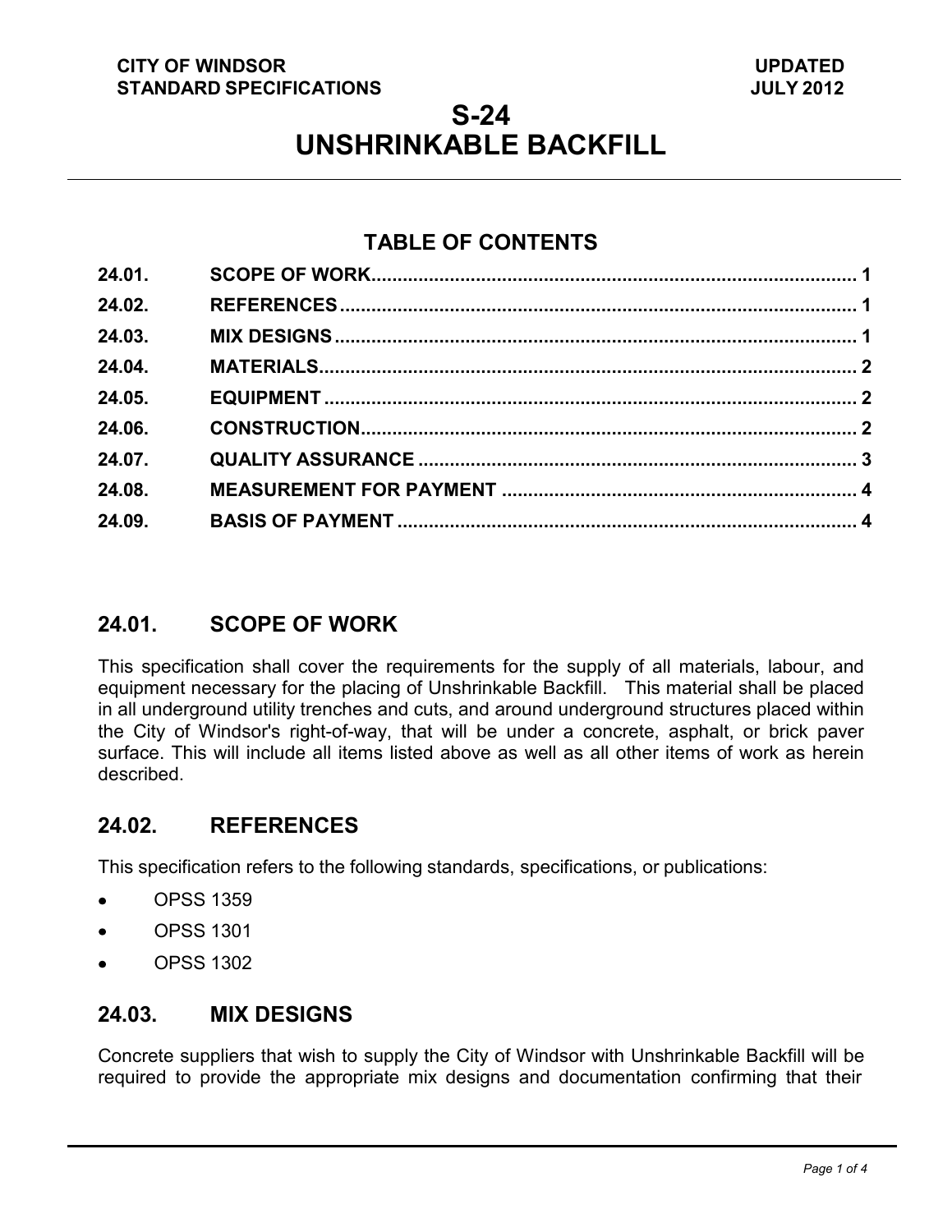Unshrinkable Backfill meets the requirements of this specification. This documentation is to be provided to the City Engineer before the backfill is delivered to the site.

### <span id="page-1-0"></span>**24.04. MATERIALS**

Materials shall meet the following requirements:

- a) All granular materials in the mix shall be approved by the City Engineer.
- b) The unshrinkable backfill shall not contain any supplementary cementitious materials unless otherwise approved by the City Engineer.
- c) The contractor shall supply all materials.
- d) The material shall be mixed so that it will flow into the excavation and fill the entire space without the aid of vibration, further, this material should not show any signs of segregation as it is being placed in the excavation.
- e) Water used in the mix shall meet the requirements of OPSS 1302 and the cementing materials shall meet the requirements of OPSS 1301.

#### <span id="page-1-1"></span>**24.05. EQUIPMENT**

Equipment shall meet the requirements of OPSS 1359 with the addition of the following requirements.

- a) The unshrinkable backfill shall be batched at a central mixing or dry batch plant capable of accurately measuring and mixing the required materials as per City of Windsor Standard Specification S-9.
- b) The discharge equipment shall place the unshrinkable backfill into the excavation using the chutes of the ready mix trucks, approved concrete pumping methods or by mechanical bucket placement.

#### <span id="page-1-2"></span>**24.06. CONSTRUCTION**

Placement of the unshrinkable backfill shall meet the requirements of OPSS 1359 with the addition of the following requirements.

- a) If the backfill is being placed in cold weather, protection must be undertaken as outlined in City of Windsor Standard Specification S-9 for concrete placed in cold weather.
- a) Any bracing, shoring or sheet piling that may be required to protect existing structures or utilities, shall be removed, without damage to the structure or utility, as the backfilling proceeds.
- b) Unshrinkable Backfill shall not be placed in direct contact with any underground utility plant. A carefully compacted layer of acceptable granular backfill (by the utility) shall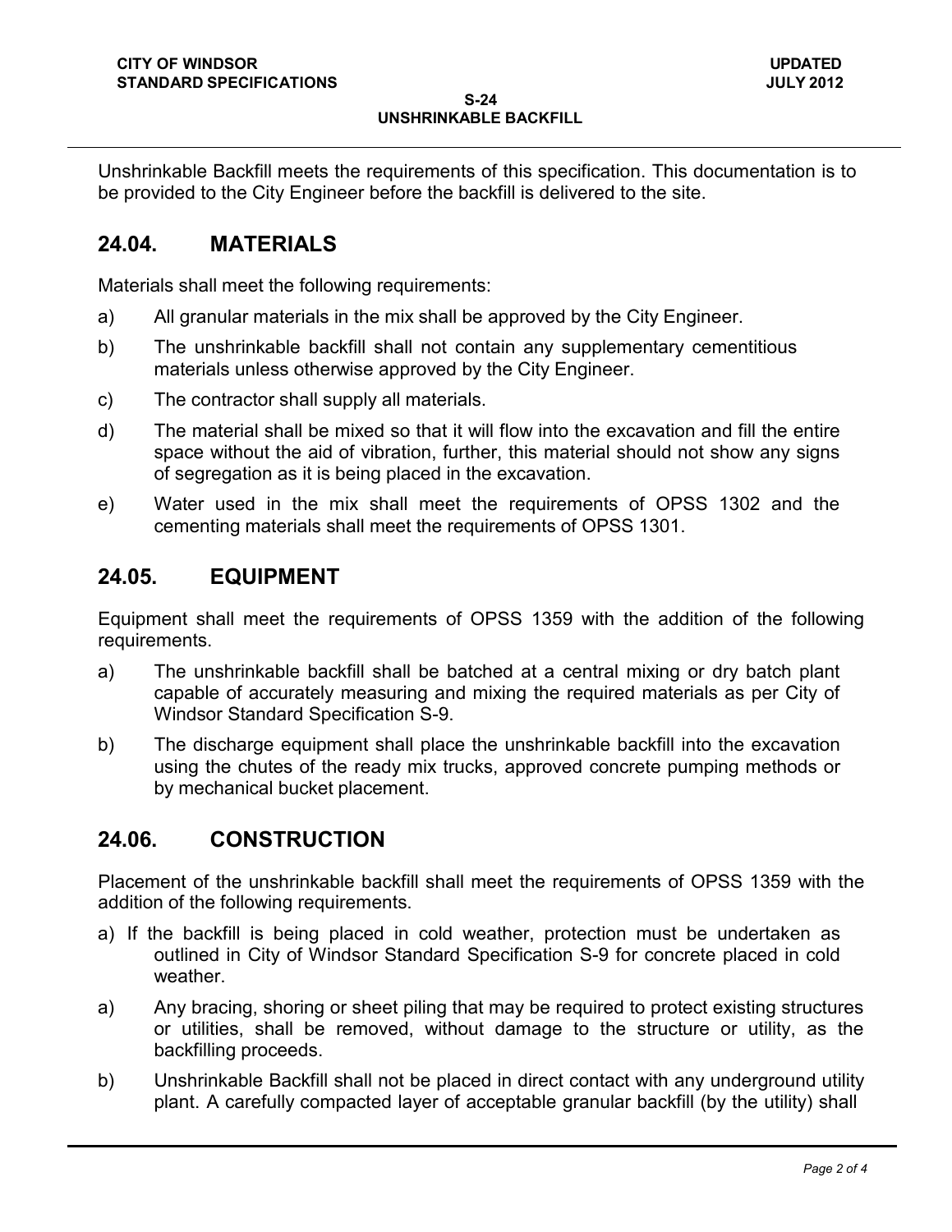#### **S-24 UNSHRINKABLE BACKFILL**

be placed to a depth of 300mm around the utility plant before the placing of the Unshrinkable Backfill. The Contractor is responsible to contact the appropriate utility to get approval of the backfill material and compaction method before the Unshrinkable Backfill is placed.

Failure to comply with the compaction method and granular material approved by the utility will result in the removal and replacement of the Unshrinkable Backfill at the Contractor's expense.

- c) The unshrinkable backfill shall match the line and grade of the underside of the existing adjacent hard surface within the excavated area. The permanent surface restoration is completed in compliance with the City of Windsor Standard Specification S-24.
- d) The unshrinkable backfill surface shall be screeded while it is still sufficiently flowable to achieve the desired grades and elevation. The surface shall be uniform and free from undulations and projections.
- e) When vehicular traffic needs to be accommodated, including construction equipment, the unshrinkable backfill shall be protected by covering it with a steel plate suitable for traffic loading for a minimum of 24 hours. The steel plate shall be fastened to the surrounding asphalt surface with steel spikes to prevent the displacement of the plate. The steel spikes shall be hammered flush with the top of the plate(s) and extend the full depth into the existing asphalt or to a maximum depth of 150mm.

Where vehicular traffic is not being accommodated, the backfilled area shall be entirely fenced off with orange construction fencing for the protection of users of the municipal right of way until the unshrinkable backfill, has in the opinion of the City Engineer, adequately set up.

Where unshrinkable backfill is to be used on a construction project in the roadway where the roadway is clearly marked closed except for local traffic and pedestrians, the backfilled area will be entirely fenced off with orange construction fencing for a minimum of 24 hours.

The contractor shall be responsible to maintain the plating or fencing until the unshrinkable backfill is accepted by the City Engineer.

# <span id="page-2-0"></span>**24.07. QUALITY ASSURANCE**

Quality assurance shall meet the requirements of OPSS 1359 with the addition of the following requirements.

- I. Slump testing shall be completed each time the unshrinkable backfill is sampled for compressive strength. Minimum slump is 150mm.
- II. Compressive strength testing shall be done according to OPSS 1359 with the following requirements.